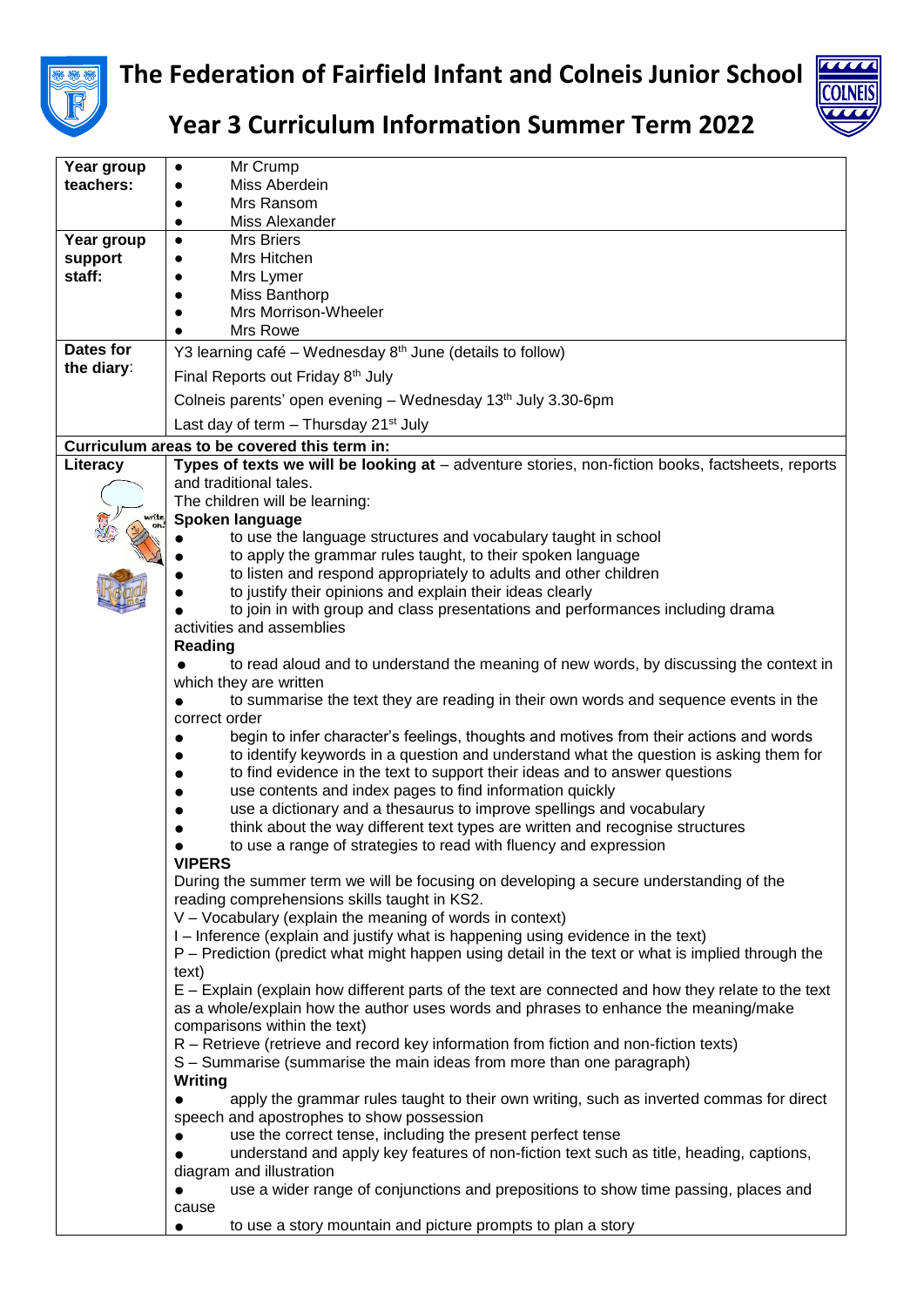|                 | to use paragraphs to link sentences based on one theme                                       |
|-----------------|----------------------------------------------------------------------------------------------|
|                 | begin to proof read their writing to check it for sense and punctuation and edit             |
|                 | accordingly                                                                                  |
|                 | begin to accurately self-assess and peer-assess their own work and the work of others        |
|                 | to use the diagonal and horizontal strokes needed for joined handwriting and recognise       |
|                 | which letters are best left unjoined                                                         |
|                 | Throughout the term                                                                          |
|                 | to spell topic words correctly                                                               |
|                 | to revise and use correctly the spelling rules covered in Autumn and Spring term             |
|                 | to spell some 'tricky words' from the new curriculum lists for year 3 and 4                  |
|                 | (NB some children will still continue to work on phase 5 and 6 Phonics and the CEWs in       |
|                 | Year 1 and 2.)                                                                               |
|                 | The children will be learning to:                                                            |
| <b>Numeracy</b> |                                                                                              |
|                 | To use the language whole and equal parts in relation to shapes and amounts                  |
|                 | To identify and recognise a half, quarter, third, unit and non-unit fractions                |
|                 | To count in fractions                                                                        |
|                 | To understand the terminology 'equivalent' and to find and recognise equivalent fractions    |
|                 | To compare and order fractions                                                               |
|                 | To add and subtract fractions                                                                |
|                 | To understand and use the vocabulary for time, including months and years, days and          |
|                 | weeks, hours, minutes and seconds                                                            |
|                 | To tell the time to the hour, half hour, quarter past and quarter to                         |
|                 | To tell the time to 5 minutes, then 1 minute                                                 |
|                 | To use a.m. and p.m. as well as a 24-hour clock                                              |
|                 | To find and compare durations of time                                                        |
|                 | To measure time, using start and end times                                                   |
|                 | To understand turns and angles, including right angles<br>$\bullet$                          |
|                 | To draw accurately using horizontal and vertical lines and to understand the use of parallel |
|                 | and perpendicular lines                                                                      |
|                 | To recognise, describe and make 2D and 3 D shapes                                            |
|                 | To measure and compare mass                                                                  |
|                 | To add and subtract mass                                                                     |
|                 | To measure and compare capacity                                                              |
|                 | To add and subtract capacity                                                                 |
|                 | write and calculate mathematical statements for addition, subtraction, multiplication and    |
|                 | division using the methods and strategies taught                                             |
| <b>Science</b>  | During Year 3, pupils should be taught to use the following practical scientific methods,    |
|                 | processes and skills through the teaching of the programme of study content:                 |
|                 | asking relevant questions and using different types of scientific enquiries to answer        |
|                 | them                                                                                         |
|                 | setting up simple practical enquiries, comparative and fair tests                            |
|                 | making systematic and careful observations and, where appropriate, taking accurate           |
|                 | measurements using standard units, using a range of equipment, including thermometers and    |
|                 | data loggers                                                                                 |
|                 | gathering, recording, classifying and presenting data in a variety of ways to help in        |
|                 | answering questions                                                                          |
|                 | recording findings using simple scientific language, drawings, labelled diagrams, keys,      |
|                 | bar charts, and tables                                                                       |
|                 | reporting on findings from enquiries, including oral and written explanations, displays or   |
|                 | presentations of results and conclusions                                                     |
|                 | using results to draw simple conclusions, make predictions for new values, suggest           |
|                 | improvements and raise further questions                                                     |
|                 | identifying differences, similarities or changes related to simple scientific ideas and      |
|                 |                                                                                              |
|                 | processes                                                                                    |
|                 | using straightforward scientific evidence to answer questions or to support their findings.  |
|                 | <b>Plants</b>                                                                                |
|                 | To identify and describe the functions of the parts of a plant<br>$\bullet$                  |
|                 | To understand the requirements for plant growth and how this varies plant to plant           |
|                 | To investigate and understand how is water transported within plants                         |
|                 | To explore and learn about pollination, seed formation and dispersal.                        |
|                 | Animals, including humans                                                                    |
|                 | Children can talk about what animals and humans need to stay healthy, showing an             |
|                 | understanding of the food groups and the nutrients humans need for a healthy diet.           |
|                 | Children can talk about how and why different animals require a different balance of         |
|                 | nutrients and can gather and understand a range of information from food labels              |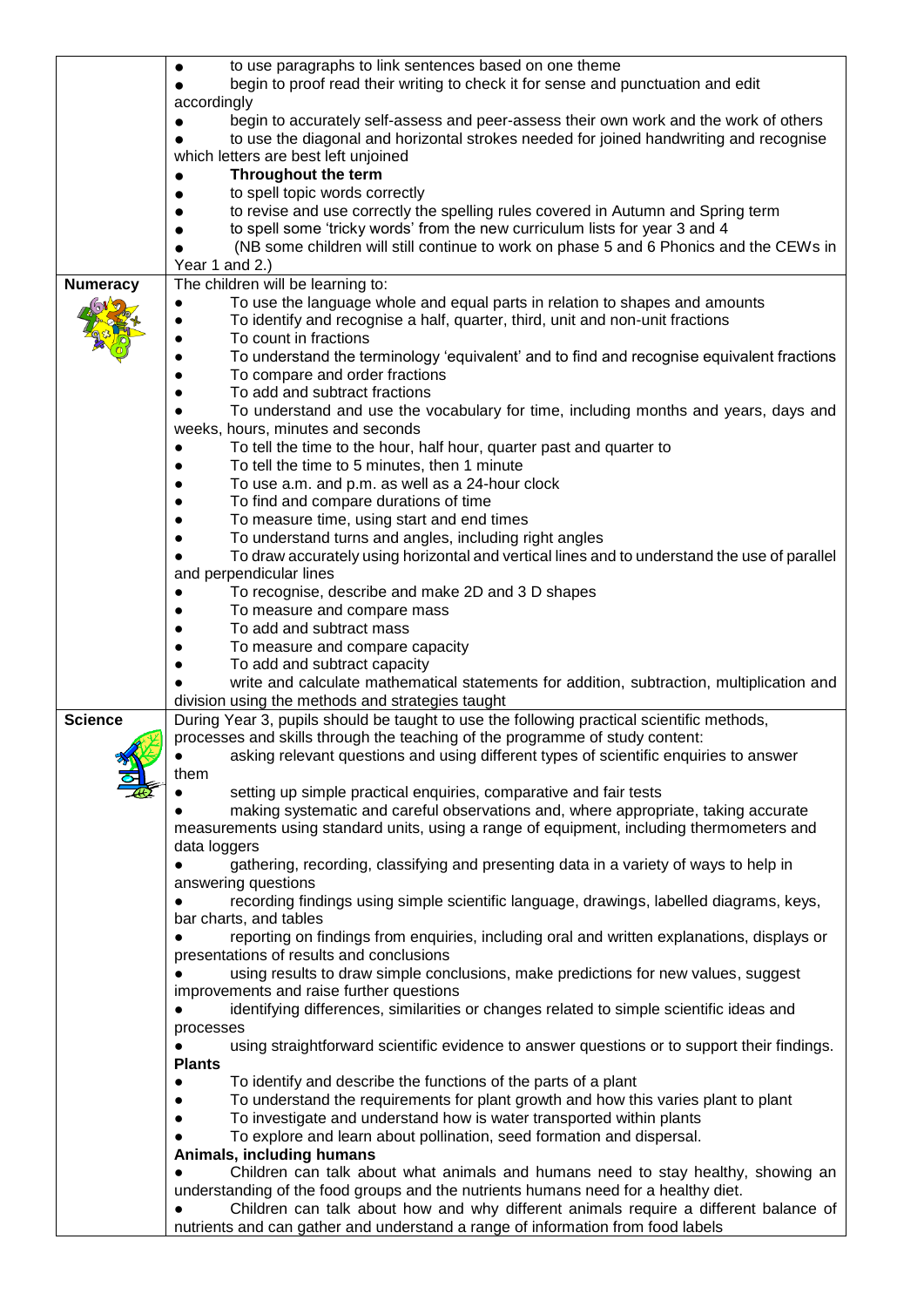|                    | Children can name, describe then start to discuss the features, advantages and                                                                                                                       |
|--------------------|------------------------------------------------------------------------------------------------------------------------------------------------------------------------------------------------------|
|                    | disadvantages of different types of skeleton.                                                                                                                                                        |
|                    | Children can name the main parts of the human skeleton.<br>Children can give a simple explanation of how muscles work.                                                                               |
| <b>Topic (this</b> | The topic for this term is rainforests and the children will be learning;                                                                                                                            |
| includes all       | To locate the world's continents and countries                                                                                                                                                       |
| <b>Foundation</b>  | To identify the position of the Equator, Northern and Southern Hemisphere and the                                                                                                                    |
| subjects)          | Tropics of Cancer and Capricorn                                                                                                                                                                      |
|                    | How to study a specific region of the world and its physical and human features<br>How to use scales, atlases and globes                                                                             |
|                    | To extend their geographical vocabulary                                                                                                                                                              |
|                    |                                                                                                                                                                                                      |
| <b>PE</b>          | The children will be developing skills in cricket, rounders and athletics.                                                                                                                           |
|                    | Our focus will be on building relationships, making connections, working with a partner or as                                                                                                        |
|                    | part of a team and listening to one another. We will support the children so they can give and<br>follow instructions, cope with losing and giving praise to others when they win as well as develop |
|                    | a healthy competitive spirit.                                                                                                                                                                        |
|                    |                                                                                                                                                                                                      |
| <b>RE</b>          | RE is about 'educating' children about differing religious faiths and the impact these have                                                                                                          |
|                    | on the lives of believers, their communities and the wider world.<br>This term will be split into 2 areas of learning:                                                                               |
|                    | Judaism - Symbols and Religious Expression                                                                                                                                                           |
|                    | The children will be learning about the symbols and stories that help Jewish people remember                                                                                                         |
|                    | their covenant with God.                                                                                                                                                                             |
|                    | Christianity - Beliefs in action in the world                                                                                                                                                        |
|                    | The children will be learning about what Christian's mean when they talk about the Kingdom of                                                                                                        |
| Art and DT         | God<br>The children will be learning:                                                                                                                                                                |
|                    | Art                                                                                                                                                                                                  |
|                    | to use the Rainforest topic as a stimulus for work on painting, collaging, fabric, colour,                                                                                                           |
|                    | texture and pattern                                                                                                                                                                                  |
|                    | to explore the artwork of Marianne North and Henri Rousseau as part of their Rainforest<br>$\bullet$                                                                                                 |
|                    | topic<br>to use a variety of mediums to create a finished product<br>$\bullet$                                                                                                                       |
|                    | to use equipment safely to shape and mould materials<br>$\bullet$                                                                                                                                    |
|                    | DT                                                                                                                                                                                                   |
|                    | to develop cutting skills for food preparation                                                                                                                                                       |
|                    | to evaluate their product, discussing how well it works in relation to the purpose                                                                                                                   |
|                    | to evaluate their product, identifying the strengths and possible changes they might<br>$\bullet$<br>make                                                                                            |
| <b>Music</b>       | The children will be:<br>$\bullet$                                                                                                                                                                   |
|                    | learning to listen to and appraising songs                                                                                                                                                           |
|                    | learning to create simple rhythmical patterns and steady pulses                                                                                                                                      |
|                    | learning to sing songs with a controlled voice                                                                                                                                                       |
| <b>French</b>      | completing a course using an online scheme (Charanga - The Dragon Song)<br>The children will be learning:                                                                                            |
|                    | to apply the French vocabulary learnt in the Autumn and Spring term                                                                                                                                  |
|                    | to identify family member names                                                                                                                                                                      |
|                    | to identify food names and give opinions on food choices                                                                                                                                             |
| <b>Computing</b>   | The children will be learning about digital productivity and creativity:                                                                                                                             |
|                    | to create different effects with different technology tools                                                                                                                                          |
|                    | to combine a mixture of text, graphics and sound to share my ideas and learning<br>to use appropriate keyboard commands to amend text on my device, including the use                                |
|                    | of a spellchecker                                                                                                                                                                                    |
|                    | to evaluate their work and improve it                                                                                                                                                                |
|                    | to use an appropriate tool to share their work online                                                                                                                                                |
| <b>PSHE</b>        | Through the topics of health and well-being, the children will be learning:                                                                                                                          |
|                    | about a wider range of feelings and the kinds of change that happen in life and the<br>feelings associated with this                                                                                 |
|                    | to recognise that everyone grows and changes through the human life cycle                                                                                                                            |
|                    | about people who help them stay heathy and safe, including how to deal with negative                                                                                                                 |
|                    | pressure                                                                                                                                                                                             |
|                    | Through the topic of relationships, the children will be learning:                                                                                                                                   |
|                    | about the concept of keeping something confidential                                                                                                                                                  |
|                    | to learn what is meant by stereotype                                                                                                                                                                 |